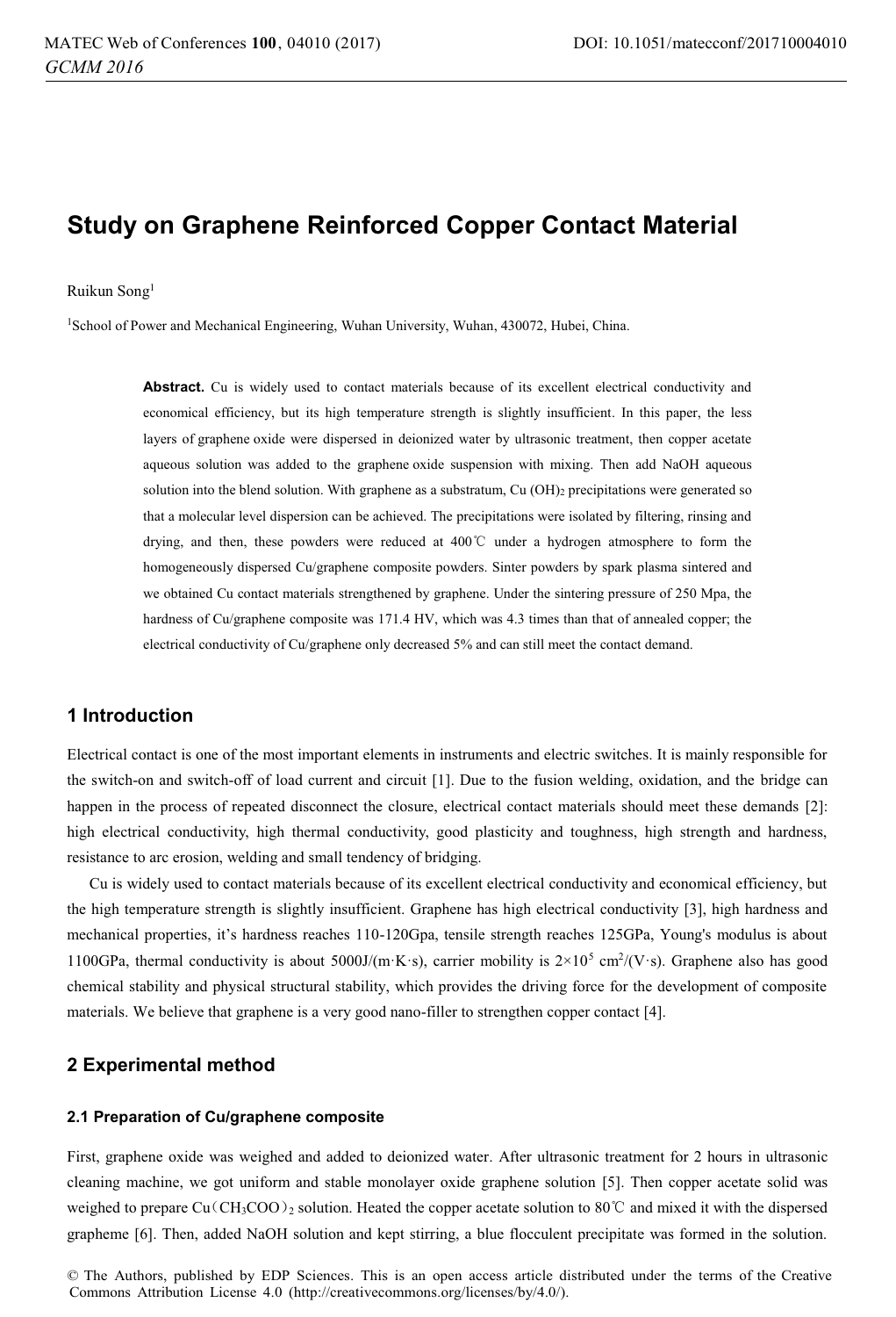Because the graphene was uniformly dispersed in the solution, it would be the nucleating agent and  $Cu(OH)_2$  would be adsorbed onto the monolayer grapheme [7], thereby CuO/graphene composites were formed. After standing, the precipitate was filtered, washed and dried to obtain a dried CuO/graphene composite. The dried powder was placed in a planetary ball mill and grinded to obtain a fine CuO/graphene composite powder [8]. Finally, CuO was heated in a hydrogen atmosphere and reduced to Cu. So we can obtain Cu/graphene composite materials.

#### **2.2 Preparation of graphene reinforced contact materials**

After graphene composite powder qualified was by XRD analysis, we used SPS320MK II spark plasma sintering system to perform low temperature high pressure SPS sintering. SPS sintering mold was WC mold and Sintering process was that sintering pressure was 250MPa, heating rate was 50 $\degree$  /min, sintering temperature was 600 $\degree$ C, holding time was 5 min. Conventional SPS sintering molds are typically made of graphite, they can only withstand the pressure below 80 MPa. So we used a special WC mold for sintering.

# **3 Results and discussion**

### **3.1 XRD scanning**

Using XRD to scan prepared Cu/graphene composite powder, the results obtained are shown in Figure 1



**Fig.1.** Results of XRD scanning of Cu/graphene composites.

Figure 1 shows that in the Cu/graphene composite powder, the characteristic peak of Cu is in full accordance with the PDF card result. The reduction process is sufficient.

By Debye-Scherrer formula ( $D = \frac{K\lambda}{\beta cos\theta}$ ) and using jade 6 software to draw the characteristic peak image of

reduced copper, we calculated that D=79.5nm. That means the average thickness of the reduced Cu grains was 79.5nm. which shows in the Cu/graphene composite powder prepared by hydrogen reduction, Cu is nanometer.

#### **3.2 Conductivity measurement**

Conductivity was measured using an FQR-7501 eddy current conductivity meter. The conductivity is expressed in% IACS. The results are shown in Table. 1.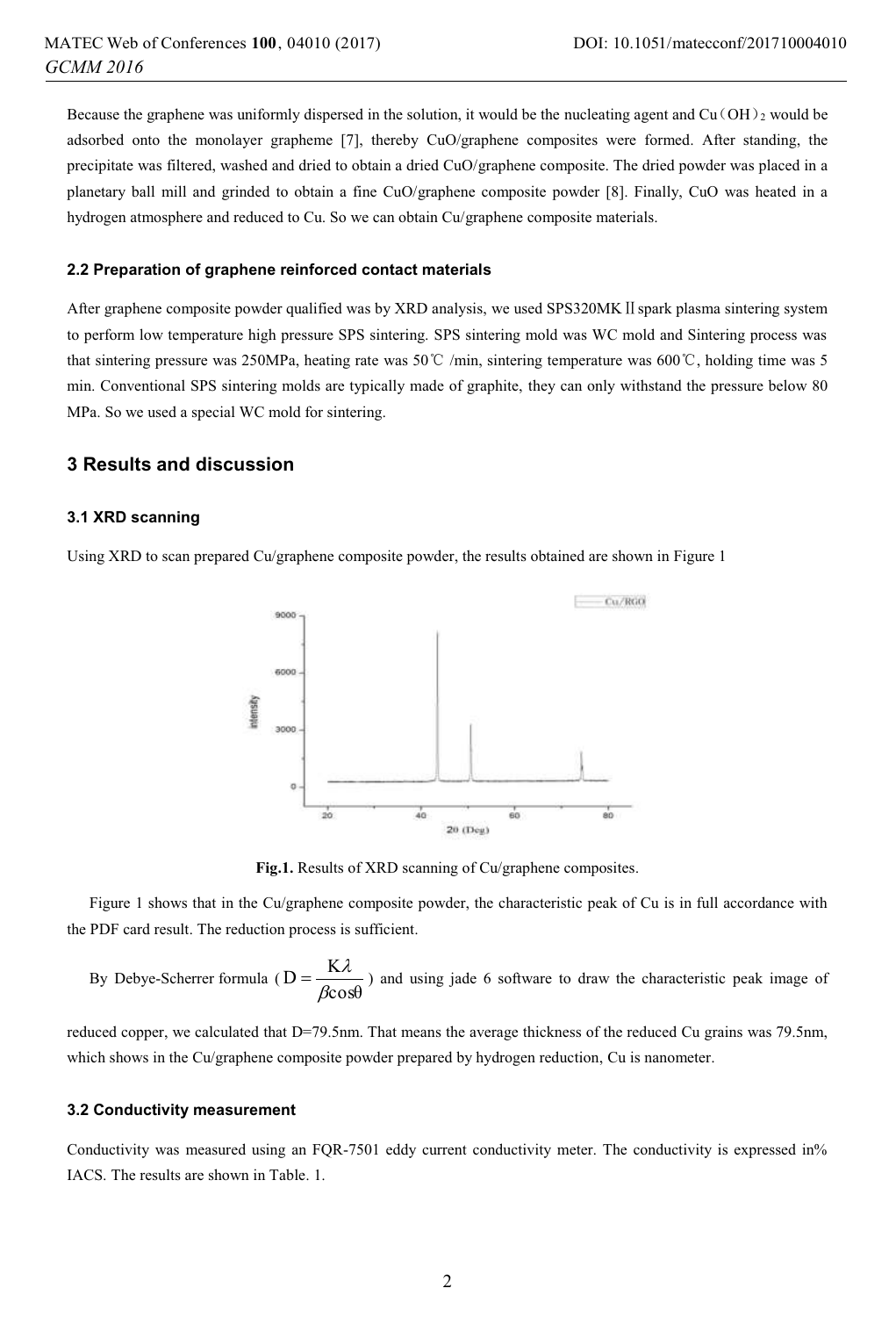| Sample /     | 50  |       | 250 |       |
|--------------|-----|-------|-----|-------|
| Conductivity | MPa | %IACS | MP  | %IACS |
| (MS/m)       |     |       | a   |       |
| Reduced Cu   | 38  | 65.5  | 44. | 76.7  |
|              |     |       | 5   |       |
| Cu/graphene  | 35  | 60.4  | 42  | 72.4  |
| composite    |     |       |     |       |

**Table 1.** Conductivity and Electrical Conductivity of Samples sintered at Different Pressure.

Table 1 shows that for reduced copper, the conductivity at 250Mpa reached 76.7%, increased by 17.1% than that of 50Mpa. For Cu/graphene composite, the conductivity at 250Mpa increased by 20% than 50Mpa. These results indicated that the increase of pressure has a positive effect on the improvement of conductivity. It is worth noting that at 50 MPa pressure, after adding graphene, the conductivity decreased by 7.9%. At 250MPa pressure, the conductivity only decreased by 5.6% and electrical conductivity also reached 75% IACS. At 20 $\degree$ C, the resistivity of pure copper is 1.7×10^-8Ω·m. The resistivity of samples prepared in this paper and that of pure copper are in the same order of magnitude.

After adding graphene, the conductivity of the sample decreased, the reason may be the following:

Effect of lattice distortion. In the actual crystal, impurities, defects, the structure of the interface between the grain is not complete will produce resistance and the addition of grapheme will cause lattice distortion defects which enhances the inhibition of electron motion, resulting in a decline in conductivity. But because of the high conductivity of graphene itself, the decline may be less than the other added components.

Effect of grain refinement. The finer the grain size, the more the number of grain boundaries, the stronger the resistance to electron motion, resulting in a decrease in conductivity.

### **3.3 Microhardness measurement**

The samples obtained after SPS sintering were measured for microhardness with HXS-1000A. The results are shown in Table 2.

| Sample / Hardness        | Pressure |        |  |
|--------------------------|----------|--------|--|
| (HV)                     | 50MPa    | 250MPa |  |
| Reduced Cu               | 130.6    | 137.5  |  |
| Cu/graphene<br>composite | 163.7    | 171.4  |  |
|                          |          |        |  |

**Table 2.** Microhardness of Cu Samples sintered at Different Pressures.

Table 2 shows that at 50 MPa pressure, the hardness of the reduced copper reaches 3.3 times of the annealed copper. After adding graphene, the hardness reaches 4.1 times of annealed copper. The addition of graphene increased the hardness by 25.3%. At 250 MPa, the hardness of the reduced copper reaches 3.5 times of the annealed copper. After adding graphene, the hardness reaches 4.3 times of annealed copper. The addition of graphene increased the hardness by 24.7%. The increase in pressure has a certain effect on the hardness increase, they are 5.3% and 4.7%.But the effect of adding graphene on the hardness is obvious, reaching 25.3% and 24.7%.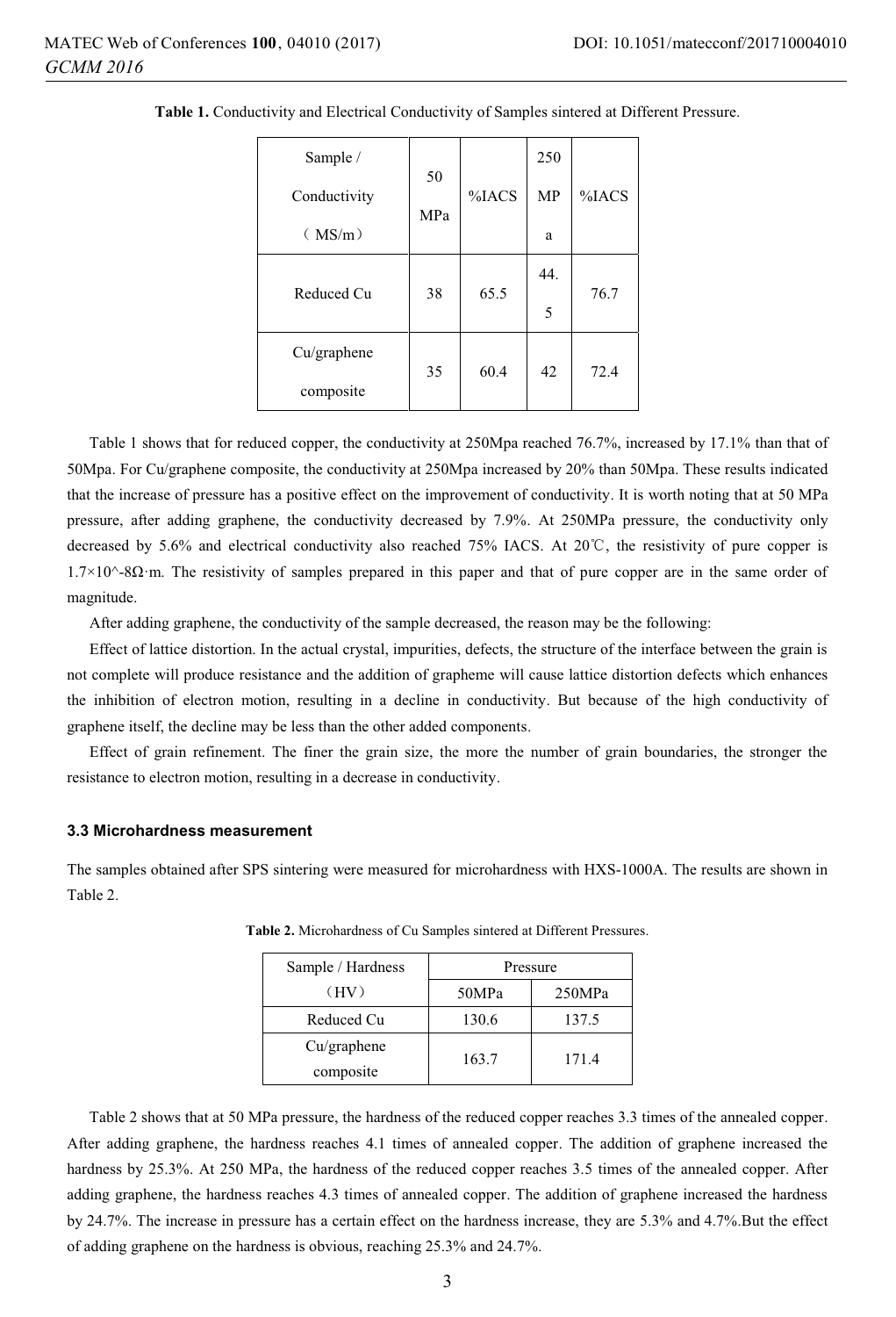The reasons are as follows. On one hand, as the strengthening phase, graphene has a very high hardness, the strengthening effect on the very soft Cu phase is obvious. On the other hand, increase in sintering pressure may reduce the voids and voids present within the sintered material, higher pressure results in a more compact material, thereby increasing the hardness.

### **3.4 SEM and EDS analysis**

We conducted a SEM analysis of the Cu/graphene composites to observe the grain size of the samples and EDS surface scan of the Cu/graphene composites to analyze whether the dispersion of graphene was uniform. The results are shown in Figure 2 and Figure 3.



Fig.2. Cu/graphene composite SEM (50000X) scanning image.

Figure 2 shows Cu grain size is 500 nm-1μm, the Cu/graphene composites prepared in this paper are fine-grained materials.



**Fig.3.** Micrograph of Cu/graphene composites and Carbon distribution state image.

In Figure 3, C is the graphene C is marked red. It can be seen that the distribution of graphene is uniform. Thus, we believe that the composite material is fine-grained material, graphene dispersion effect is good.

# **4 Conclusion**

After XRD analysis, the prepared Cu/graphene composites have few impurity and high purity, Cu/graphene composites are the contact material of ultrafine grain.

The addition of graphene has a significant effect on the improvement of the hardness of copper. The conductivity of the Cu/graphene composites after graphene addition decreased only a little, still fully meet the electrical conductivity of the contact material requirements.